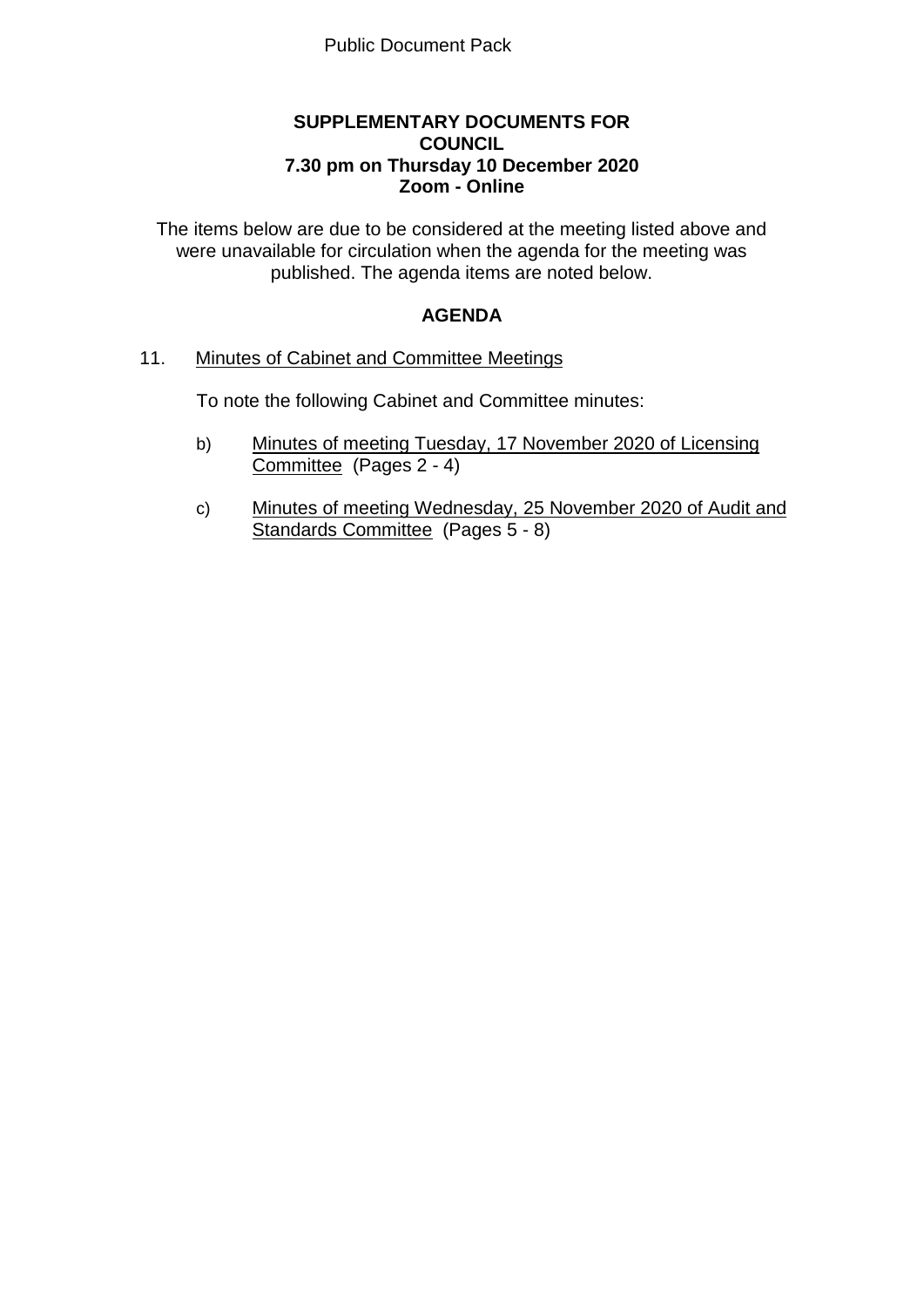Agenda Item 11b

#### **MINUTES OF THE LICENSING COMMITTEE HELD ON**

17 November 2020 7.30 - 8.27 pm

## **PRESENT**

#### **Committee Members**

Councillor Shannon Jezzard (Chair) Councillor Nancy Watson (Vice-Chair) Councillor Nick Churchill Councillor Tony Edwards Councillor Michael Garnett Councillor Maggie Hulcoop Councillor Andrew Johnson Councillor Lanie Shears

## **Officers**

Chris Bennett, Principal Environmental Health Officer Hannah Criddle, Governance Support Officer Michael Pitt, Environment and Licensing Manager Dimple Roopchand, Principal Solicitor

## 21. **APOLOGIES FOR ABSENCE**

None.

# 22. **DECLARATIONS OF INTEREST**

None.

## 23. **MINUTES**

**RESOLVED** that the minutes of the meeting held on 8 September 2020 are agreed as a correct record and signed by the Chair.

## 24. **MATTERS ARISING**

None.

## 25. **WRITTEN QUESTIONS AND PETITIONS**

None.

## 26. **COMMITTEE WORK PLAN**

Michael Pitt, Environment and Licensing Manager, suggested that a "Department for Transport Statutory Vehicles and Private Hire Standards Action Plan" be brought to Committee in January 2021. The "Adoption of a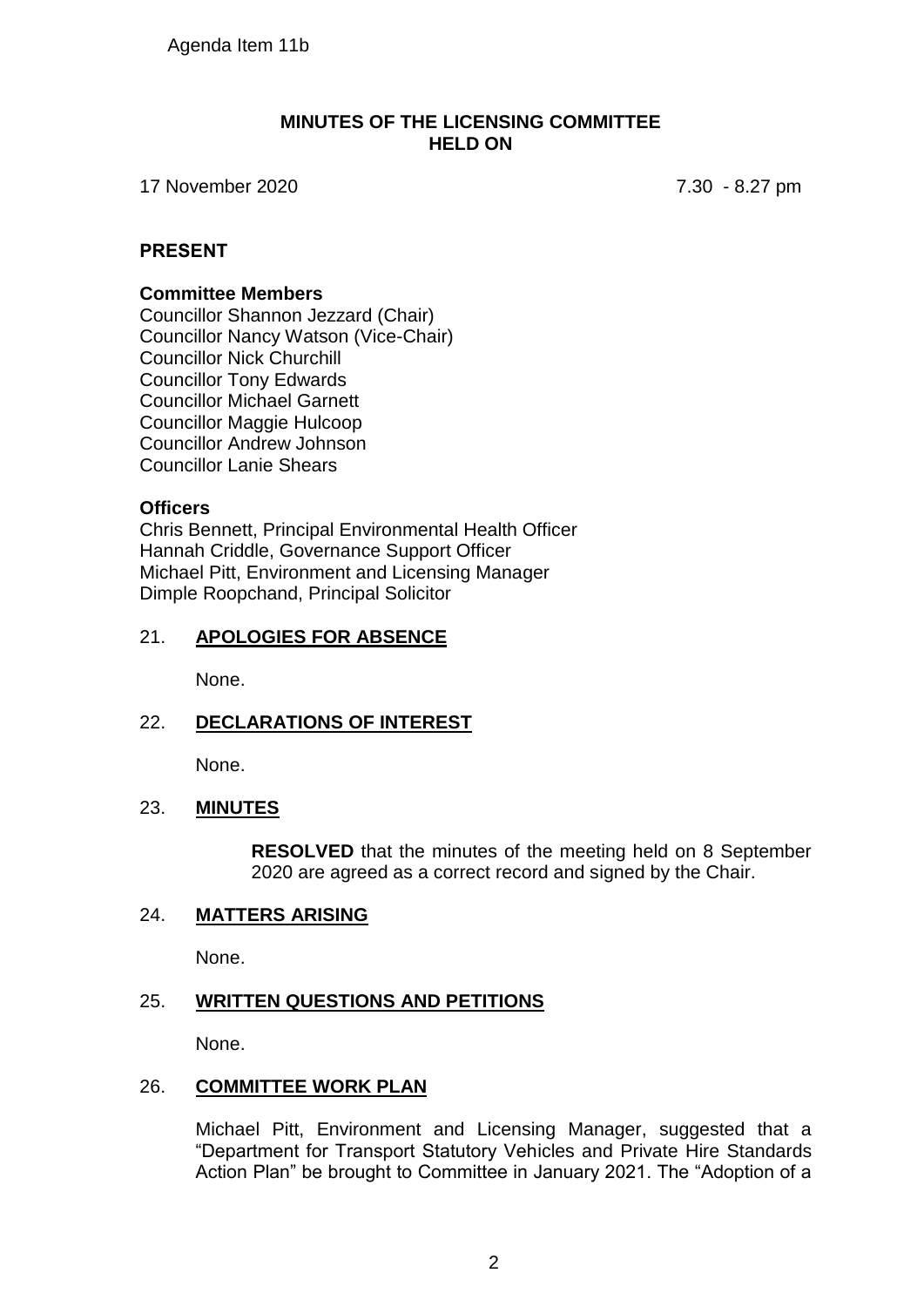Street Trading Policy" and "Review of General Enforcement Policy for Environmental Health" items would be brought to Committee in March 2021. The "Review of Hackney Carriage Byelaws", "Review of Licensing General Enforcement Policy" and "Updating Hackney Carriage and Private Hire Vehicles Conditions" items would rollover to the municipal year 2021/22.

**RESOLVED** that the Work Plan was noted.

## 27. **HARLOW COUNCIL FOOD SAFETY ENFORCEMENT PLAN 2020/2021**

The Committee received the Food Safety Act Service Plan for 2020/21.

**RESOLVED** that the Committee approved the Food Safety Act Service Plan attached as Appendix A to the report.

## 28. **DEPARTMENT FOR TRANSPORT STATUTORY VEHICLES AND PRIVATE HIRE STANDARDS**

The Committee received a report on the new Department of Transport Statutory Vehicle and Private Hire Standards (2020).

**RESOLVED** that the Committee:

- **A** Noted the Statutory Taxi and Private Hire Vehicle Standards (2020) issued by the Department for Transport (DfT)
- **B** Approved a full review of current policy and procedure to determine the necessary amendments required by the new standards
- **C** Agreed that the required changes identified by Officers as a result of the review are brought before the Committee on 19 January 2021.

## 29. **REFERENCES FROM OTHER COMMITTEES**

None.

## 30. **MATTERS OF URGENT BUSINESS**

Councillor Nick Churchill expressed extreme concern over threats made by members of the public towards Council Officers in response to work that they had carried out. Councillor Shannon Jezzard confirmed that the Council had interacted with the social media service providers and the posts had been removed. The issue had been escalated with senior managers and was under review. The Officers involved had received support and did not feel further action was required at this stage. The Committee agreed that the Council would not tolerate threats made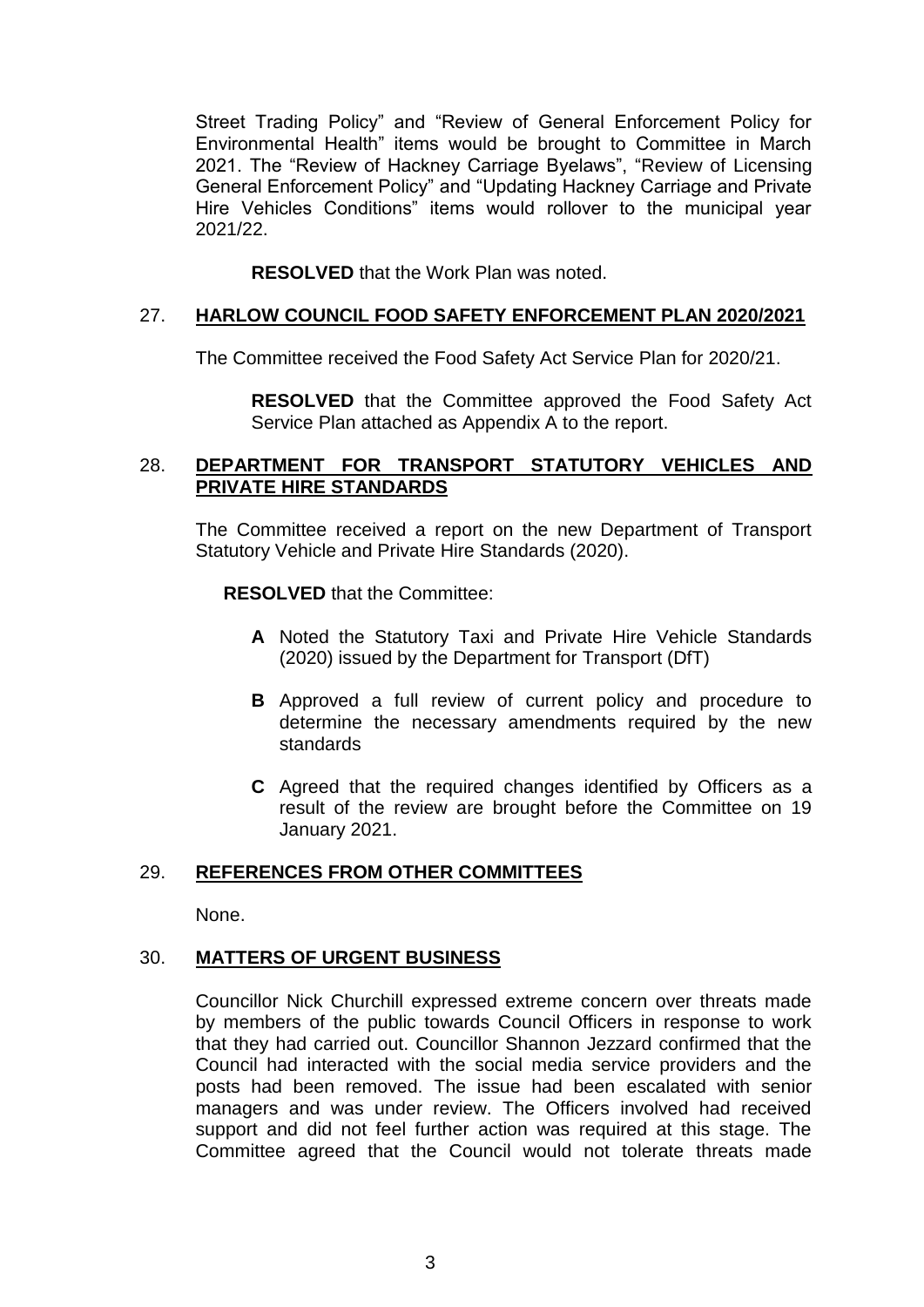against Officers and would be prepared to take further action in circumstances where considered appropriate.

CHAIR OF THE COMMITTEE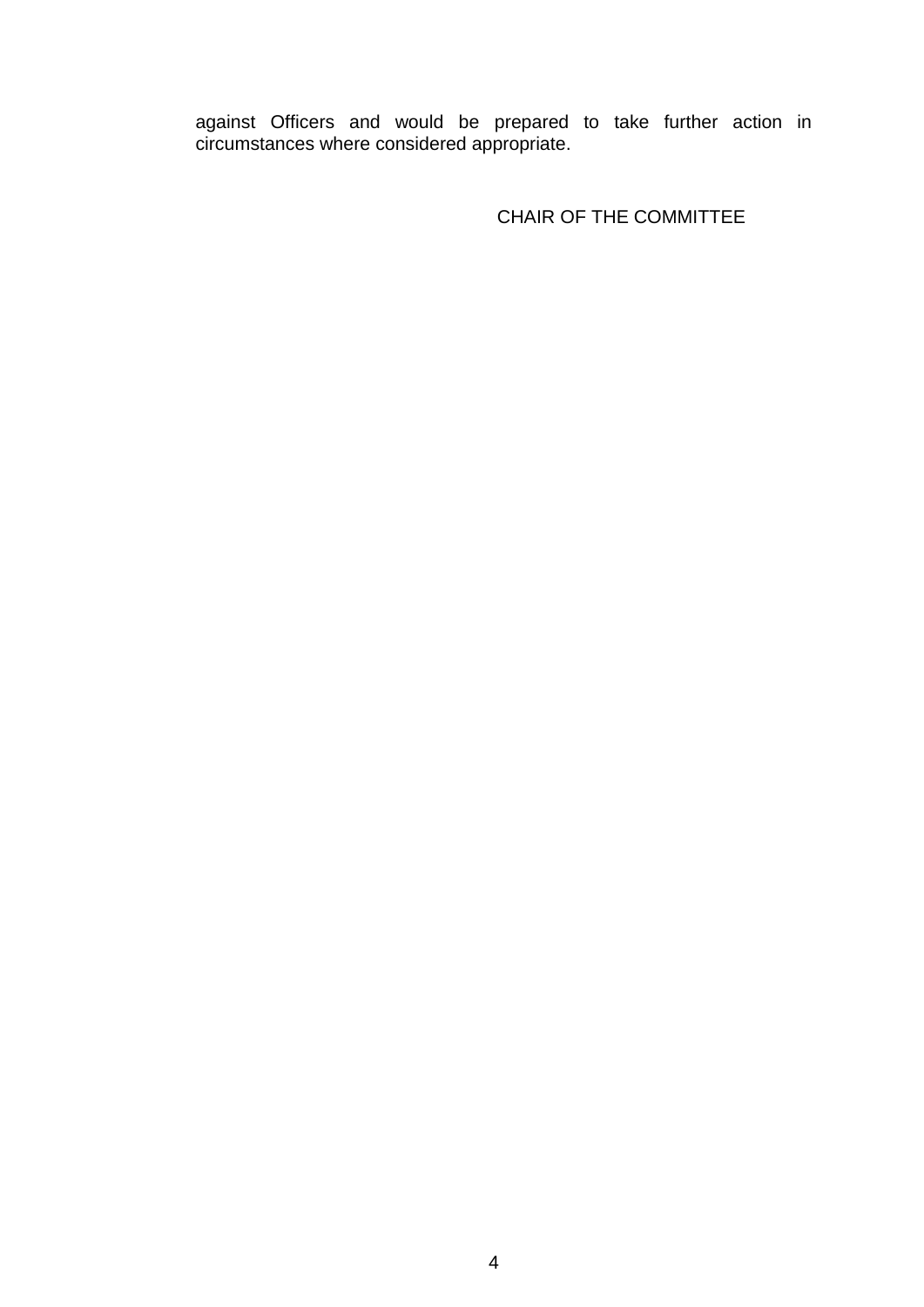#### **MINUTES OF THE AUDIT & STANDARDS COMMITTEE HELD ON**

25 November 2020 7.30 - 9.30 pm

#### **PRESENT**

#### **Committee Members**

Councillor Stefan Mullard (Chair) Councillor Shannon Jezzard (Vice-Chair) Councillor Simon Carter Councillor Jean Clark Councillor Jodi Dunne Councillor Michael Hardware Councillor Maggie Hulcoop Councillor Eddie Johnson Councillor Russell Perrin

#### **Officers**

Emma Crouch, Corporate Support Officer Simon Freeman, Head of Finance and Property and Deputy to the Chief **Executive** Natalie Hook, Senior Auditor Sarah Marsh, Internal Audit Manager Adam Rees, Governance Support Officer

#### **Also Present**

Steve Bladen, BDO Francesca Palmer, BDO

## 26. **APOLOGIES FOR ABSENCE AND SUBSTITUTIONS**

Apologies for absence were received from Councillor Frances Mason.

#### 27. **DECLARATIONS OF INTEREST**

Councillor Simon Carter declared a pecuniary interest as a remunerated Council appointed Director of HTS (Property and Environment) Ltd.

#### 28. **MINUTES**

**RESOLVED** that the minutes of the meeting held on 27 August 2020 are agreed as a correct record and signed by the Chair.

#### 29. **MATTERS ARISING**

None.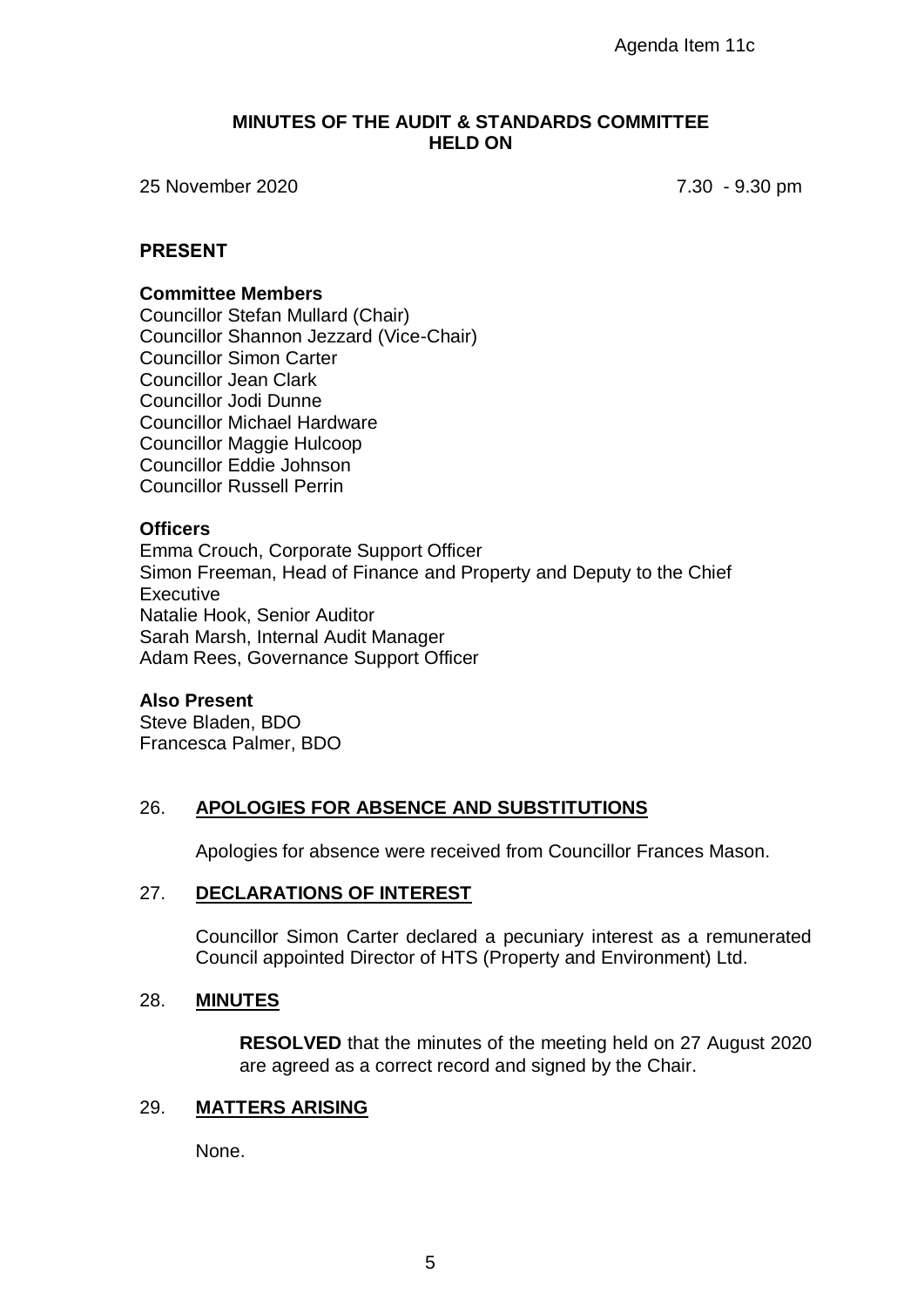# 30. **WRITTEN QUESTIONS AND PETITIONS**

None.

# 31. **NON CONTENTIOUS BUSINESS**

None.

## 32. **COMMITTEE WORK PLAN**

The Committee received its current work plan.

**RESOLVED** that the work plan is noted.

*It was agreed that items 8-11 on the agenda would be taken en-bloc.*

#### 33. **ANNUAL AUDIT LETTER 2018/19**

This item was considered as part of item 11, External Auditors Audit Results Report 2018/19 (ISA 260).

# 34. **AUDITED ANNUAL ACCOUNTS 2018/19**

The Committee considered a report on the audited annual accounts for 2018/19, which recommended that final sign off of the accounts was delegated to the Deputy to the Chief Executive and Head of Finance and Property Services in consultation with the Chair of the Audit and Standards Committee.

Councillor Simon Carter proposed that the matter was deferred for two months to ensure that the correct numbers were included in the returns, that a summary of the changes to CIES could be provided to the Committee, clarification on the outstanding issues could be given, and a timetable of the improvements could be provided. This was seconded by Councillor Russell Perrin.

Upon being put to the vote, the motion for deferral was lost.

## **RESOLVED that:**

- **A** Upon consideration of the Auditor's Results Report earlier in the agenda, the Committee approved the latest 2018/19 Statement of Accounts presented as Appendix 1 to this report.
- **B** The Committee delegated the approval of the final 2018/19 Statement of Accounts, should the latest accounts need amendment following the completion of audit work, to the Deputy to the Chief Executive and Head of Finance and Property Services in consultation with the Chair of the Audit and Standards Committee.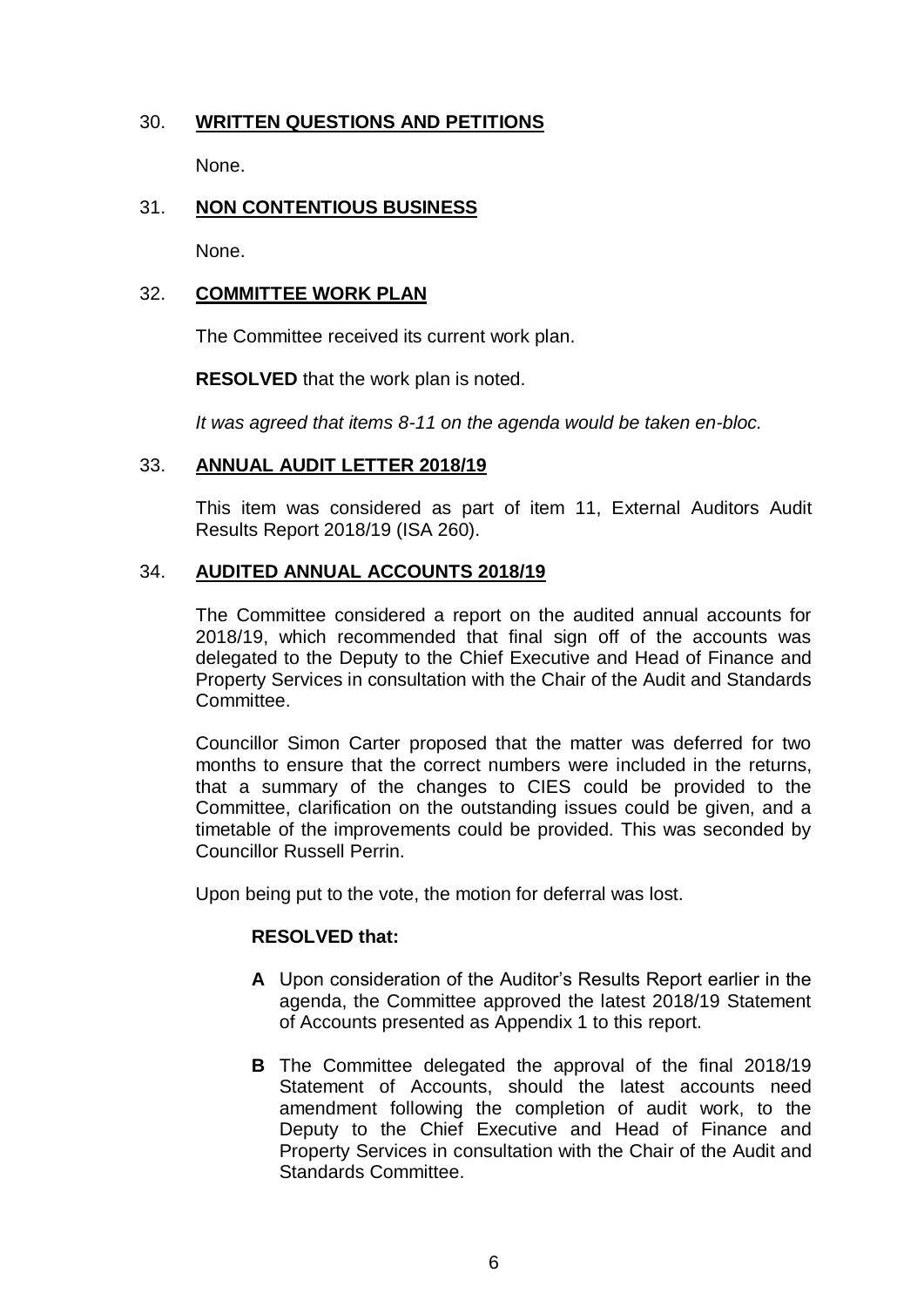# 35. **MANAGEMENT LETTER OF REPRESENTATION**

This item was considered as part of item 11, External Auditors Audit Results Report 2018/19 (ISA 260).

## 36. **EXTERNAL AUDITORS AUDIT RESULTS REPORT 2018/19 (ISA 260)**

The Committee received a report which set out the External Auditor's draft opinion on their audit of the Council's financial statements.

It was noted that a number of material errors remained, along with three immaterial errors that combined to make a material error. There were also some deficiencies with the Council's internal control processes. These errors were of a technical nature.

The Committee expressed their disappointment with the late provision of papers for this item, as well as the Audited Annual Accounts 2018/19, as well as the difficulty in reading the appendix due its font size.

#### **RESOLVED** that:

- **A** Reviewed the Audit Results Report alongside the approval of the Statement of Accounts reported to this meeting.
- **B** Notes the Value for Money assessment of the Council's use of resources as contained within the attached report from the Council's appointed Auditor.

## 37. **EXTERNAL AUDITOR - AUDIT PLAN 2019/20**

The Committee received the External Auditor's audit plan for the 2019/20 accounts.

**RESOLVED that** the Audit Plan for 2019/20 was noted.

## 38. **PERIOD 8 INTERNAL AUDIT ACTIVITY REPORT**

The Committee received a report on the activity of the Internal Audit service.

**RESOLVED that** the Committee reviewed the outcomes of the work of the Internal Audit service for the period September to November 2020.

#### 39. **RISK MANAGEMENT PROGRESS REPORT**

The Committee received a report which set out revisions to the Council's strategic risk register.